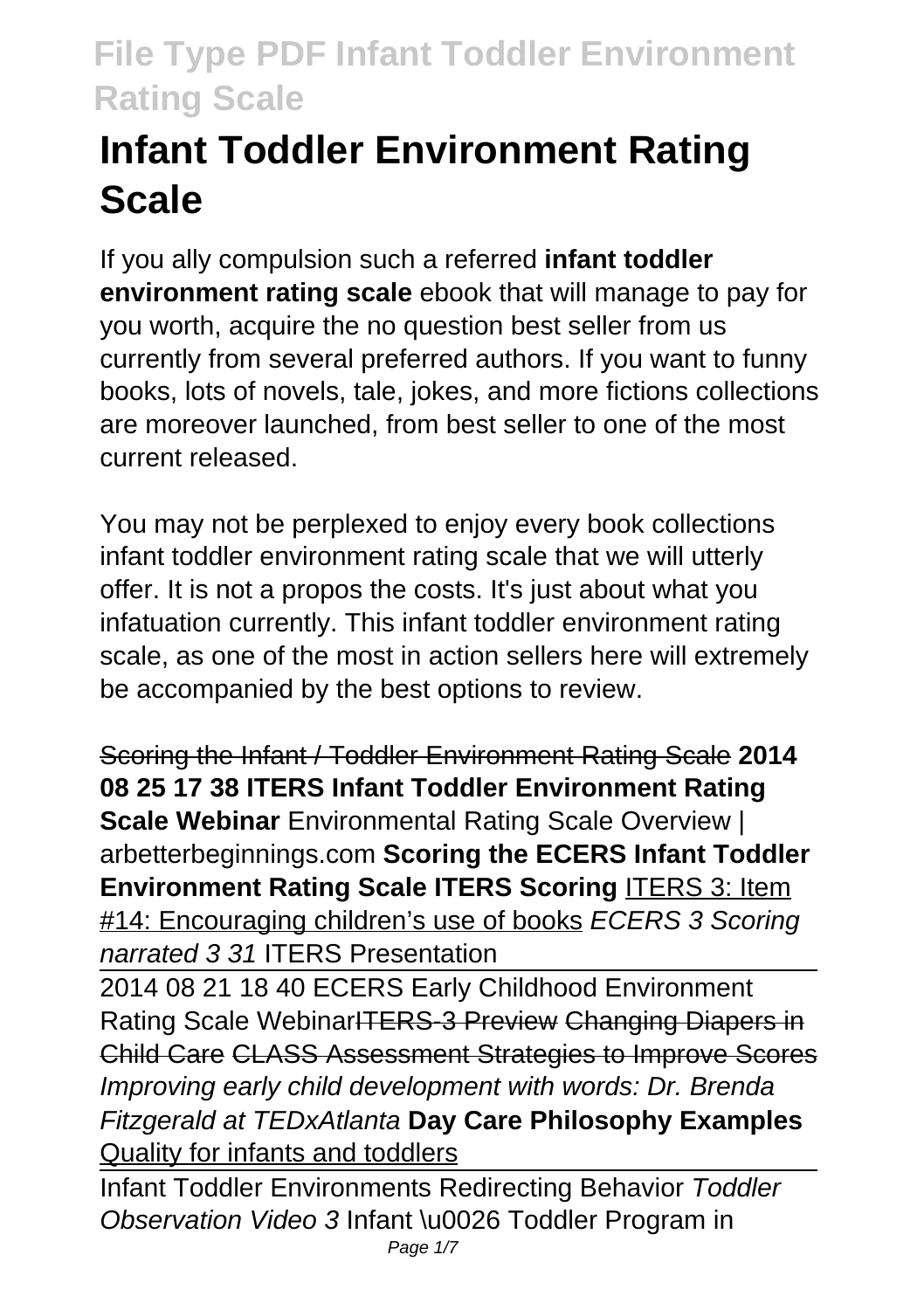Northern NJ - Apple Montessori Schools ECERS Tip #3 ECERS Center Checklist

Blocks ITERS ECERSInfants, Toddlers, and the CLASS Measure: Developmentally Appropriate Practices ITERS ECERS 3 Use of Displays Environment Rating Scale FAQ | arbetterbeginnings.com County Spotlight: Family Partnership ITERS Top Score Integrating Evaluation into Infant/Toddler Initiatives The ECERS-E: Development and use in research and practice

Infant Toddler Environment Rating Scale Buy Infant/Toddler Environment Rating Scale: Revised Edition Revised by Harms, Thelma, Cryer, Debby, Clifford, Richard M. (ISBN: 9780807746400) from Amazon's Book Store. Everyday low prices and free delivery on eligible orders.

Infant/Toddler Environment Rating Scale: Revised Edition ... Infant/Toddler Environment Rating Scale®, Revised (ITERS-R) A thorough revision of the original ITERS, designed to assess center-based child care programs for infants and toddlers up to 30 months of age. Scale consists of 39 items organized into 7 subscales: Space and Furnishings. Personal Care Routines.

Infant/Toddler Environment Rating Scale ... - ERS Institute Infant/Toddler Environment Rating Scale (ITERS-3) Spiralbound – 30 Jun. 2017. by Thelma Harms (Author), Debby Cryer (Author), Richard M. Clifford (Author), Noreen Yazejian (Author) & 1 more. 4.9 out of 5 stars 51 ratings.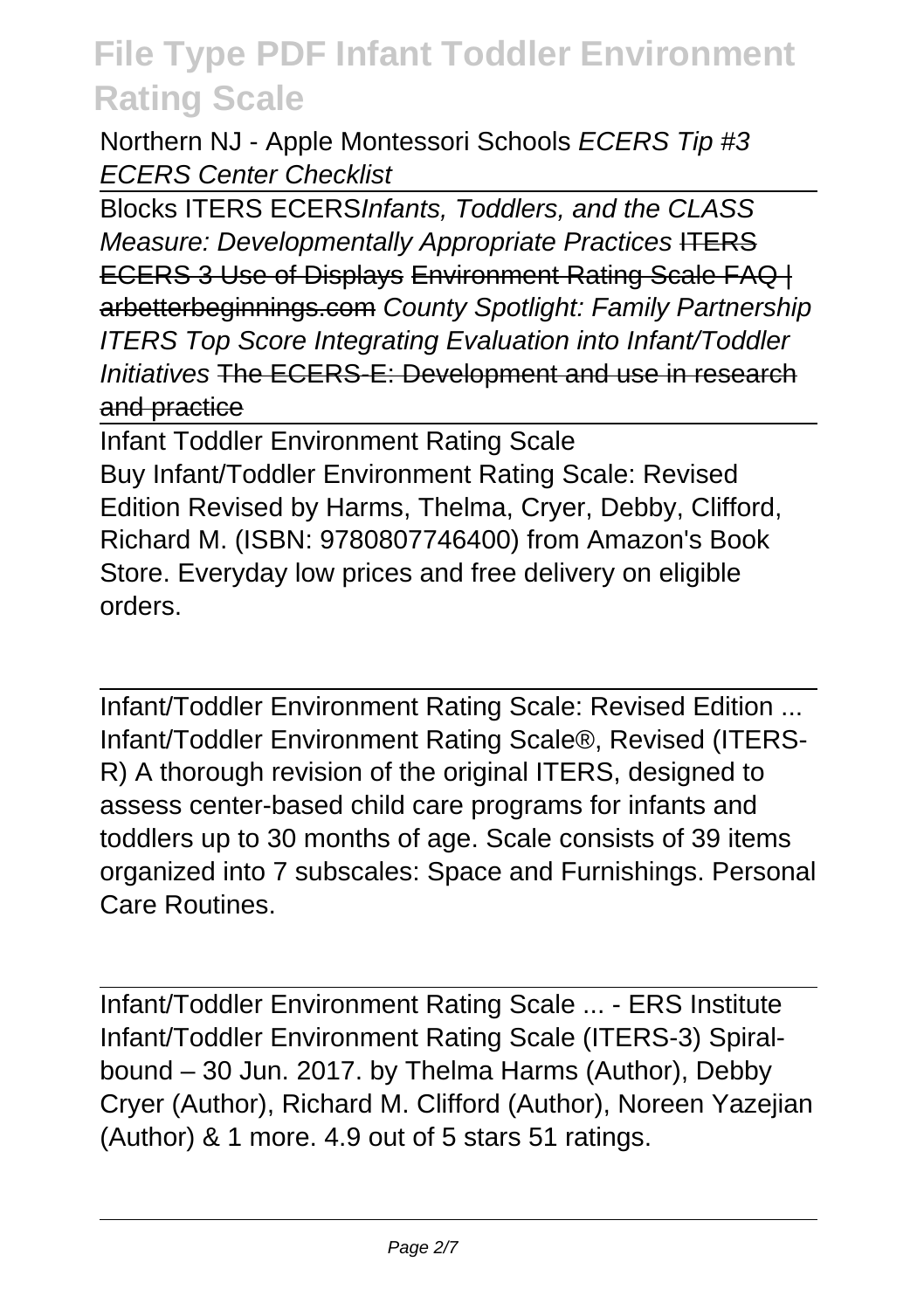Infant/Toddler Environment Rating Scale (ITERS-3): Amazon ...

Infant/Toddler Environment Rating Scale®, Revised (ITERS-R™) A thorough revision of the original ITERS, designed to assess center-based child care programs for infants and toddlers up to 30 months of age. Scale consists of 39 items organized into 7 subscales. New curriculum and program items in the revised ITERS include: Helping children understand language; Nature/science; Use of TV, video and computer; Free play; and Group play activities.

Infant/Toddler Environment Rating Scale®, Revised (ITERS- $R$ 

INFANT/TODDLER ENVIRONMENT RATING SCALE® - Revised Edition (ITERS-R™)-Updated 8-1-2-2018 Statements of Developmentally Appropriate Practice for items included on the Tennessee Child Care Evaluation Program Space and Furnishings 1. Indoor Space Children need sufficient space that is well lit and has a comfortable temperature for learning and

INFANT/TODDLER ENVIRONMENT RATING SCALE® - Revised Edition ...

Infant/Toddler Environment Rating Scale®, Third Edition (ITERS-3) The Third Edition of the ITERS is a major revision that introduces innovations in both the content and the administration of the scale, while still retaining continuity of the two primary characteristics of the ITERS—its global definition of quality and its reliance on observation as the primary source of information on which to base assessment of classroom quality.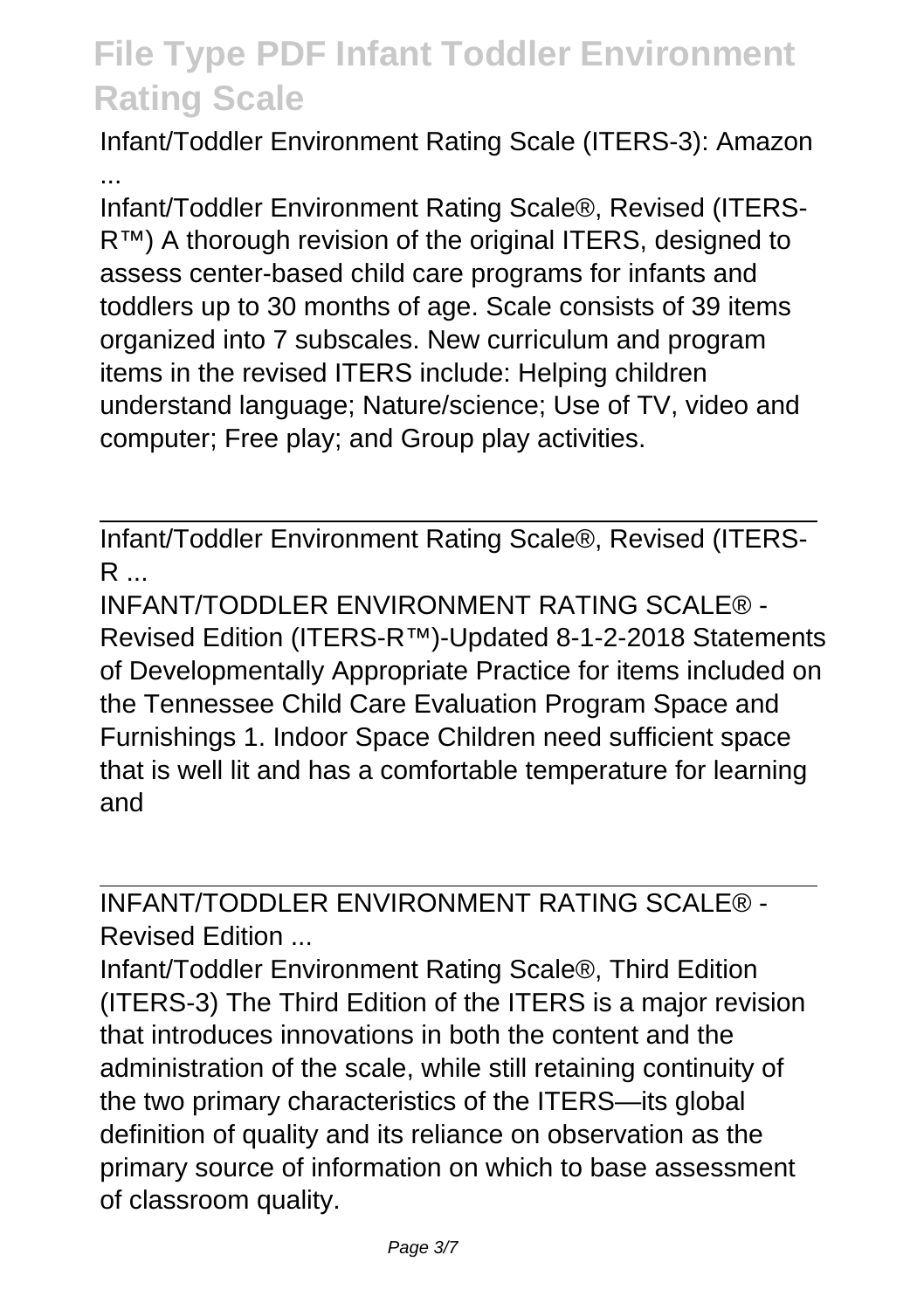Infant/Toddler Environment Rating Scale®, Third Edition ... INFANT/TODDLER ENVIRONMENT RATING SCALE (ITERS-R) For additional guidance on administering the ITERS, visit PA Keys at www.pakeys.org. The ITERS is a classroom assessment tool designed to measure the quality of group programs for infants and toddlers (birth to age 3) by collecting data through classroom observations and a staff interview. The assessment is a 39-item rating scale organized into seven environmental subscales.

INFANT/TODDLER ENVIRONMENT RATING SCALE (ITERS-R)

The language environment in Charlie's room was evaluated by a Research Assistant using the Infant and Toddler Environment Rating Scale -Revised (Harms et al., 2006), Items 12, 13 and 14. The ...

(PDF) SCORE SHEET Infant/Toddler Environment Rating Scale ...

criteria to meet on the Infant- Toddler Environment Rating Scale-Revised (ITERS-R) is taking infants and toddlers outdoors to play for an hour every day. We often hear from providers that "parents don't want their infant outdoors because they'll get sick" or that "there's no time to take young children outside when

Importance of taking infants-toddlers outdoors The infant and toddler child care environment is " … never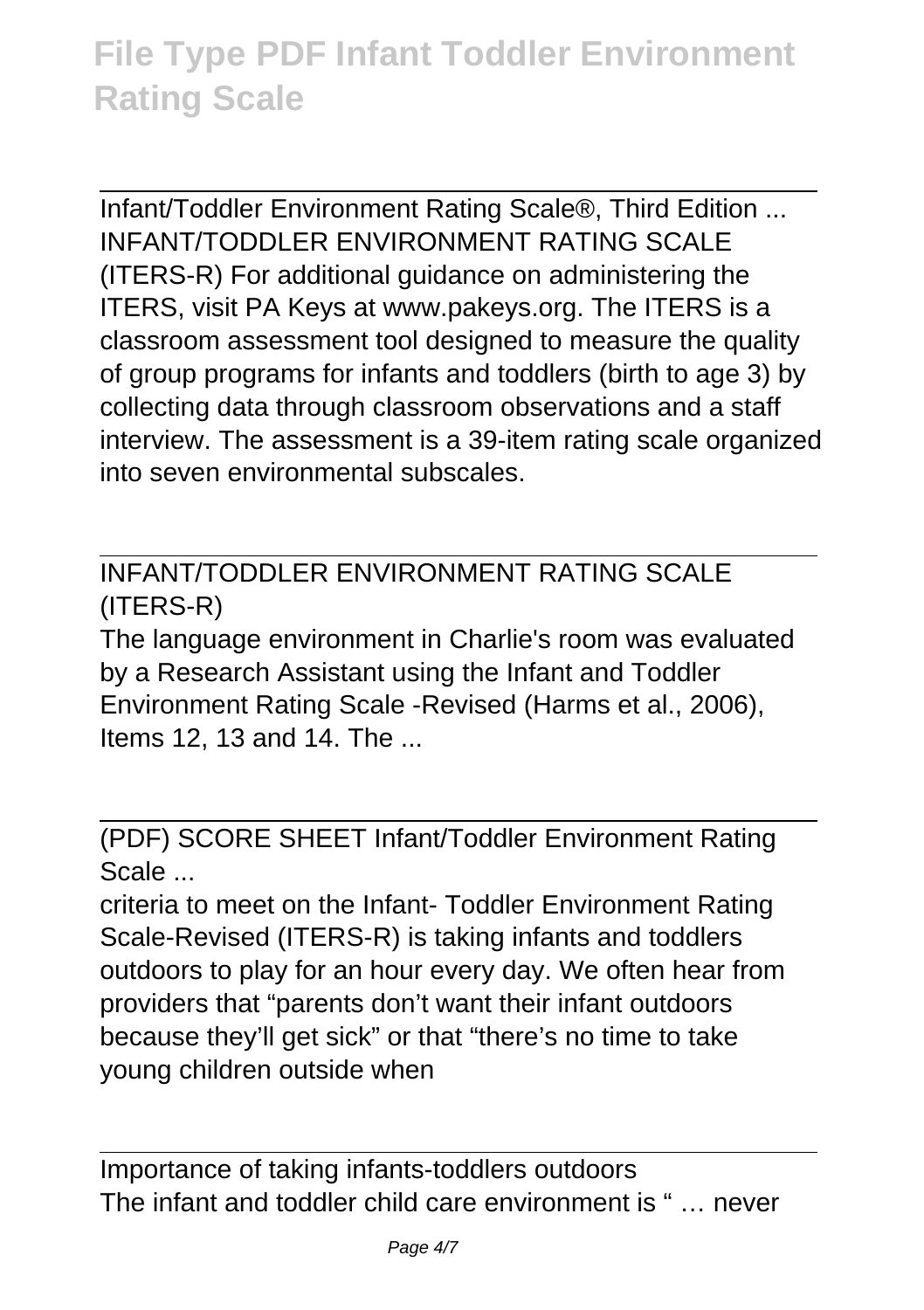determined once and for all. Planning, arranging, evaluating, and rearranging is an ongoing process as caregivers strive for quality and find what works best for them and for the children as they grow and change" (Gonzalez-Mena & Eyer, 2012, p. 285).

Preparing the Environment - Infant Toddler Resource Guide The Infant/Toddler Environment Rating Scale®, 3 rd ed. -- A thorough revision of the ITERS-R™, designed to assess group programs for children from birth to 3 years of age. Total scale consists of 33 items.

Environment Rating Scales® | Environment Rating Scales® The Infant/Toddler Environment Rating Scale-Revised Edition  $(ITERS-R<sup>TM</sup>)$  is a thorough revision of the original Infant/Toddler Environment Rating Scale (ITERS, 1990). It is one of a series of four scales that share the same format and scoring system but vary considerably in requirements, because each scale assesses a different age group and/or type of child development setting.

Development of the ITERS-R<sup>™</sup> | Environment Rating Scales<sup>®</sup> There are four environmental rating scales, each designed for a different segment of the early childhood field. Our team uses three of the scales: Early Childhood Environment Rating Scale Revised Edition (ECERS-R): This scale is designed to assess the quality of preschool environments located in center child care settings. Infant and Toddler Environment Rating Scale Revised Edition (ITERS-R): This scale is designed to assess the quality of care environments serving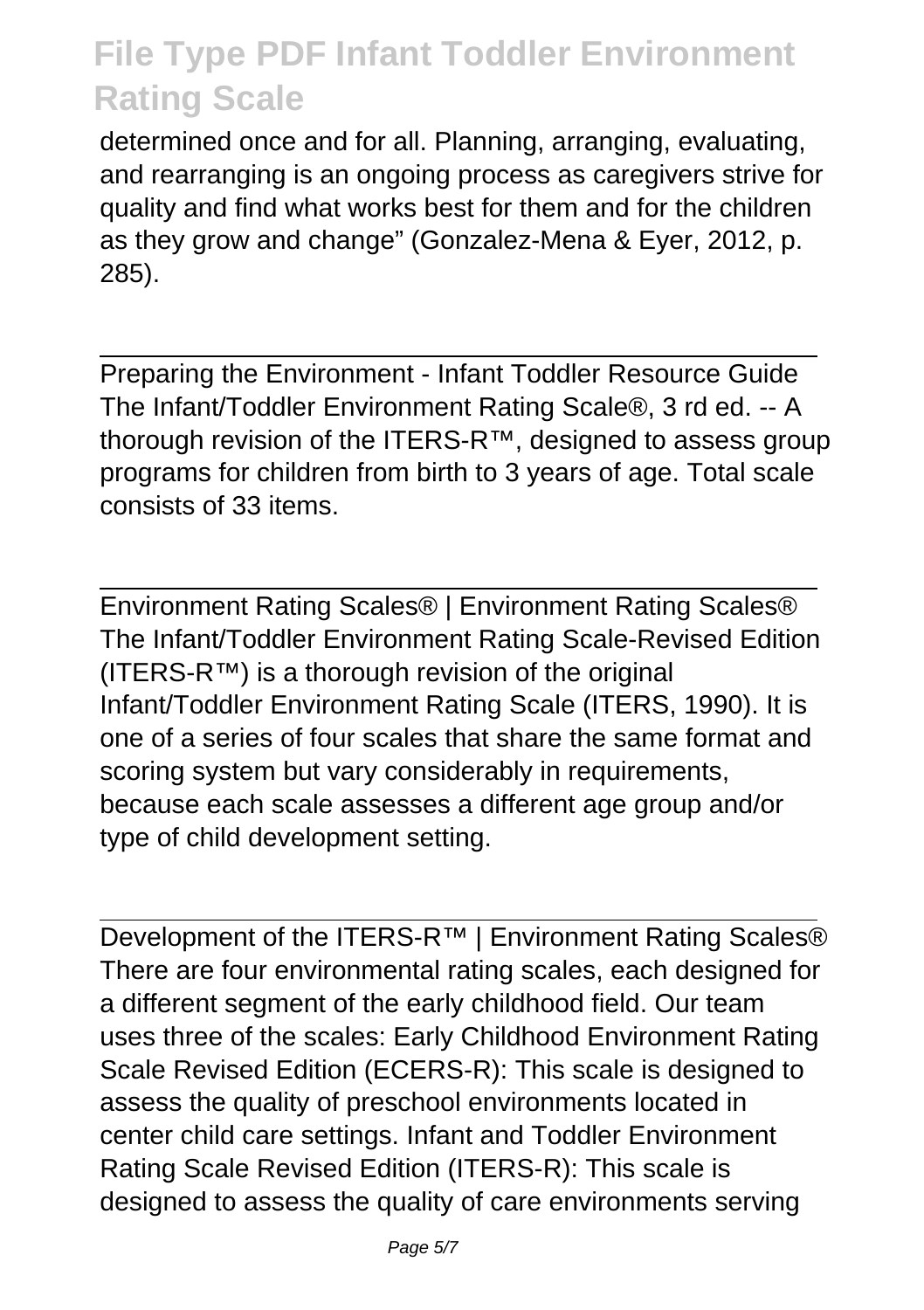children birth to 30 ...

Environmental Rating Scales (ERS) – CEED Infant/Toddler Environment Rating Scale (ITERS) - 0-12 Months Product ID Description Sugg Qty Qty Price Total Space and Furnishings Indoor Space 10-11841 ECERS-R™ Spiral Bound Edition 0 \$25.95 10-28750 Carolina 30" 5-Compartment Storage Unit 0 \$299.95 80-28751 Carolina 24" 5-Compartment Storage Unit - Solid Back 0 \$279.95 10-28752 Carolina Multipurpose Shelf Storage 0 \$359.95 10-28755...

Infant/Toddler Environment Rating Scale (ITERS) - 0-12 ... Early Childhood Environment Rating Scale : Instruments: Measuring the multifaceted nature of infant and toddler care quality : Reports & Papers: Infant/Toddler Environment Rating Scale Parent Questionnaire : Instruments: Bayley Scales of Infant Development (2nd ed.) Instruments

Infant/Toddler Environment Rating Scale Designed for use in center-based child care programs for infants and toddlers up to 30 months of age, the Infant/Toddler Environment Rating Scale ®, ITERS–R, can be used by program directors for supervision and program improvement, by teaching staff for self?assessment, by agency staff for monitoring, and in teacher training programs. The established reliability and validity of the scale make it particularly useful for research and program evaluation.